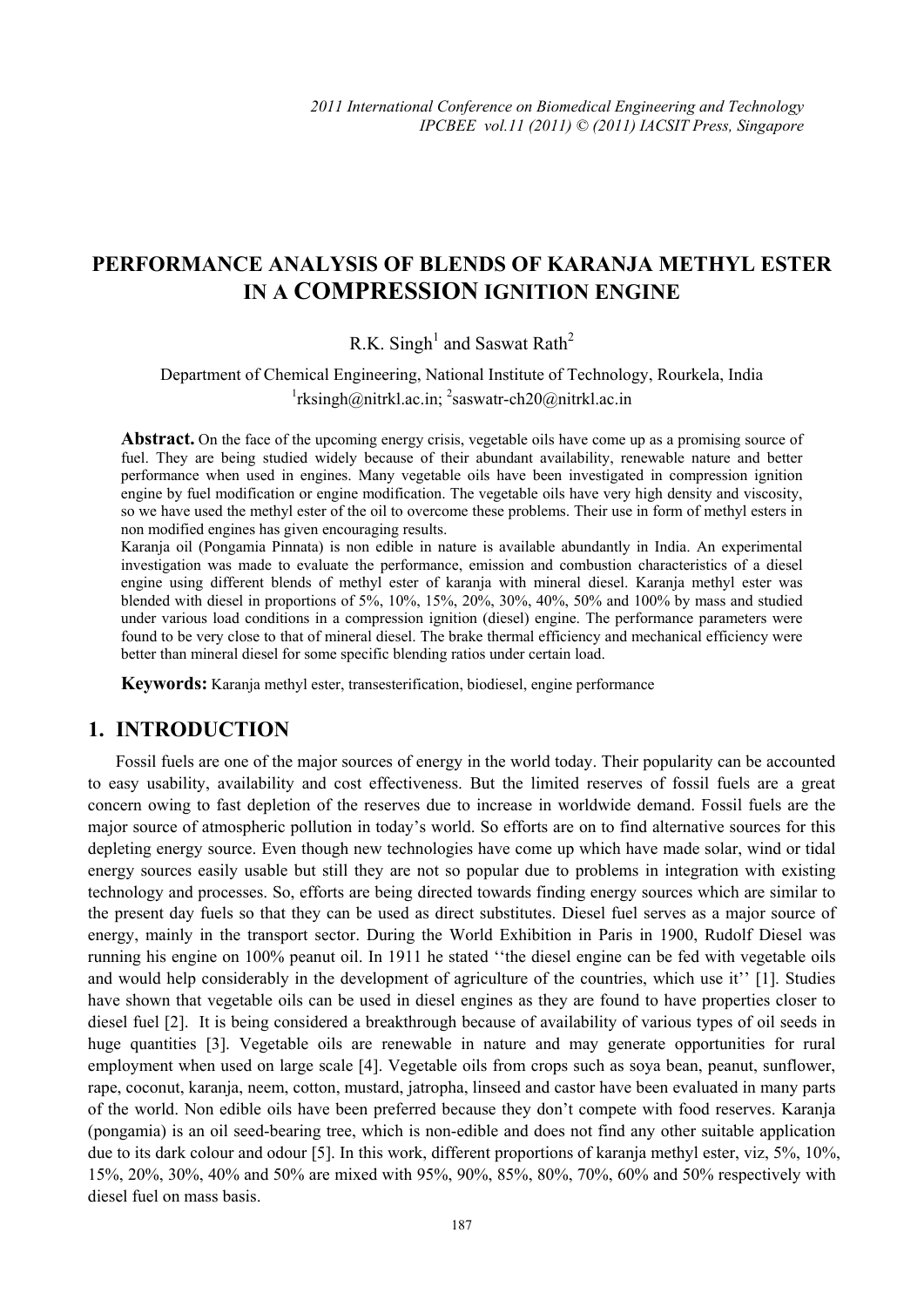# **2. MATERIALS AND METHODS**

Biodiesel can be produced by a variety of esterification technologies. The oils and fats are filtered and pre-processed to remove water and contaminants. If, free fatty acids are present, they can be removed or transformed into biodiesel using special pre-treatment technologies. Non-edible oil like karanja oils having acid values more than 3.0 were esterified followed by transesterified. Esterification is the reaction of an acid with an alcohol in the presence of a catalyst to form an ester. Transesterification on the other hand is the displacement of the alcohol from an ester by another alcohol in a process similar to hydrolysis, except that an alcohol is used instead of water. This reaction cleavage of an ester by an alcohol is more specifically called alcoholysis. In case of esterification processes, the karanja oil is preheated at different temperature and then the solution of sulfuric acid and methanol is added to the oil and stirred continuously at different temperature. Esterification is continued till the acid value was lowered and remained constant. (This should be between 0.1 and 0.5) Then the heating was stopped and the products were cooled. The un-reacted methanol was separated by distillation. The remaining product was further used for transesterification to obtain methyl esters. The karanja oil was converted to methyl ester by transesterification. The fatty acid composition of karanja oil is given in Table 1. Karanja oil contains 10-20% saturated acids (palmitic, stearic and lignoceric) and 55-90% unsaturated acids (oleic and linoleic). As the viscosity of karanja oil is higher than that of diesel fuel, it is necessary to use a viscosity reduction technique to evaluate its performance and emission in a diesel engine. Therefore, it is required to modify the fuel. So certain approaches are used to modify vegetable oils to better usable forms. Blending is a simple method of modification in which another liquid with a certain character is mixed to get the average required parameter. But the problems of separation of the mixture components and coking occur. So a chemical process called transesterification is preferred [6]. This process produces uniform quality of the alkyl esters and reduces viscosity and increases cetane number [7].

| Acid                      | Percentage  |
|---------------------------|-------------|
| Palmitic acid $C_{16:0}$  | $3.7 - 7.9$ |
| Stearic acid $C_{18:0}$   | 2.4-8.9     |
| Lignoceric acid $C_{240}$ | $1.1 - 3.5$ |
| Oleic acid $C_{18:1}$     | 44.5-71.3   |
| Linoleic acid $C_{18.2}$  | 10.8-18.3   |

|  | Table 1 - Fatty and unsaturated acids in karanja oil [8] |  |  |
|--|----------------------------------------------------------|--|--|
|  |                                                          |  |  |

The physical properties of karanja oil, karanja methyl ester are compared with diesel fuel and are given in Table 2.

|                       | Karanja |            |        |
|-----------------------|---------|------------|--------|
| Property              | Oil     | <b>KME</b> | Diesel |
| Specific Gravity      | 0.933   | 0.936      | 0.85   |
| Viscosity (cst) at    |         |            |        |
| $40^{\circ}$ C        | 41.8    | 20.5       | 2.87   |
| Flash point $(^{O}C)$ | 232     | 204        | 76     |
| Calorific Value       |         |            |        |
| (MJ/Kg)               |         | 35.94      | 44.02  |
| Cloud Point $(^{O}C)$ |         | 10         | 6.5    |
| Pour Point $(^{O}C)$  | 6       | 6          | 3.1    |

| Table 2: Comparison of Karanja Methyl Ester with Diesel [7] |  |  |  |
|-------------------------------------------------------------|--|--|--|
|                                                             |  |  |  |

# **3. EXPERIMENTAL SETUP**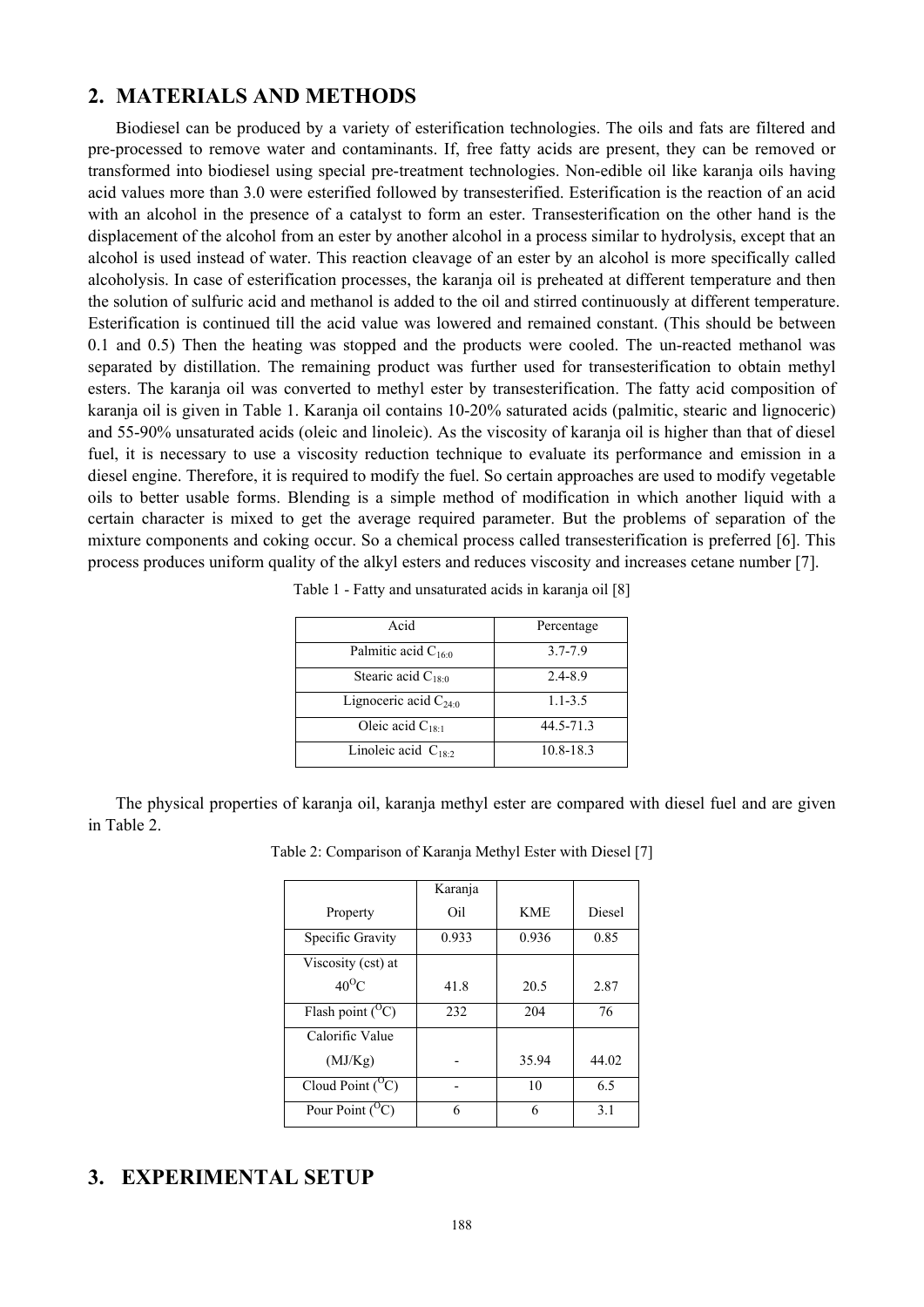

Figure 1 - Experimental setup

|               | Single Cylinder 4S | 6. Fuel Tank      |
|---------------|--------------------|-------------------|
| Diesel Engine |                    |                   |
| 2.            | Dynamometer        | 7. Inlet Manifold |
| 3.            | Resistance Load    | 8. Air Drum       |
| 4.            | Gas Analyser       | Control<br>9.     |
|               |                    | System (Computer) |
|               | Exhaust Manifold   |                   |

Figure 1. Shows schematic diagram of the experimental setup. The specification of the engine is given in the Table 3.

| Kirloskar                     |
|-------------------------------|
| Four stroke, single cylinder, |
| DI diesel engine              |
| $1500$ rpm                    |
| 87.5 mm                       |
| $110 \text{ mm}$              |
| 17.5                          |
| Air cooled with radial fan    |
|                               |

The engine was coupled to a dynamometer to provide load to the engine. A sensor is connected near the flywheel to measure the speed. Air intake was measured by air flow sensor that is fitted in an air box. A burette was used to measure fuel flow to the engine via fuel pump. A thermocouple with a temperature indicator measures the exhaust gas temperature. Emissions such as unburnt hydrocarbon (HC), carbon monoxide (CO) and nitric oxide (NO) were measured by an AVL 444 exhaust gas analyser. Combustion diagnosis was carried out by means of a Kistler make quartz piezoelectric pressure transducer (Model Type 5395A) mounted on the cylinder head in the standard position. Kistler pressure transducer has the advantage of good frequency response and linear operating range. A continuous circulation of air was maintained for cooling the transducer by using fins to maintain the required temperature. Combustion parameters such as cylinder peak pressure, ignition delay, maximum rate of heat release and rate of pressure rise were evaluated. The experiments were carried out by using diesel-2 and their various blends of karanja methyl ester (KME5,10,15,20,30,40,50,100) with diesel at different load conditions on the engine keeping all the independent variables same.

# **4. RESULTS & DISCUSSION**

Performance Parameters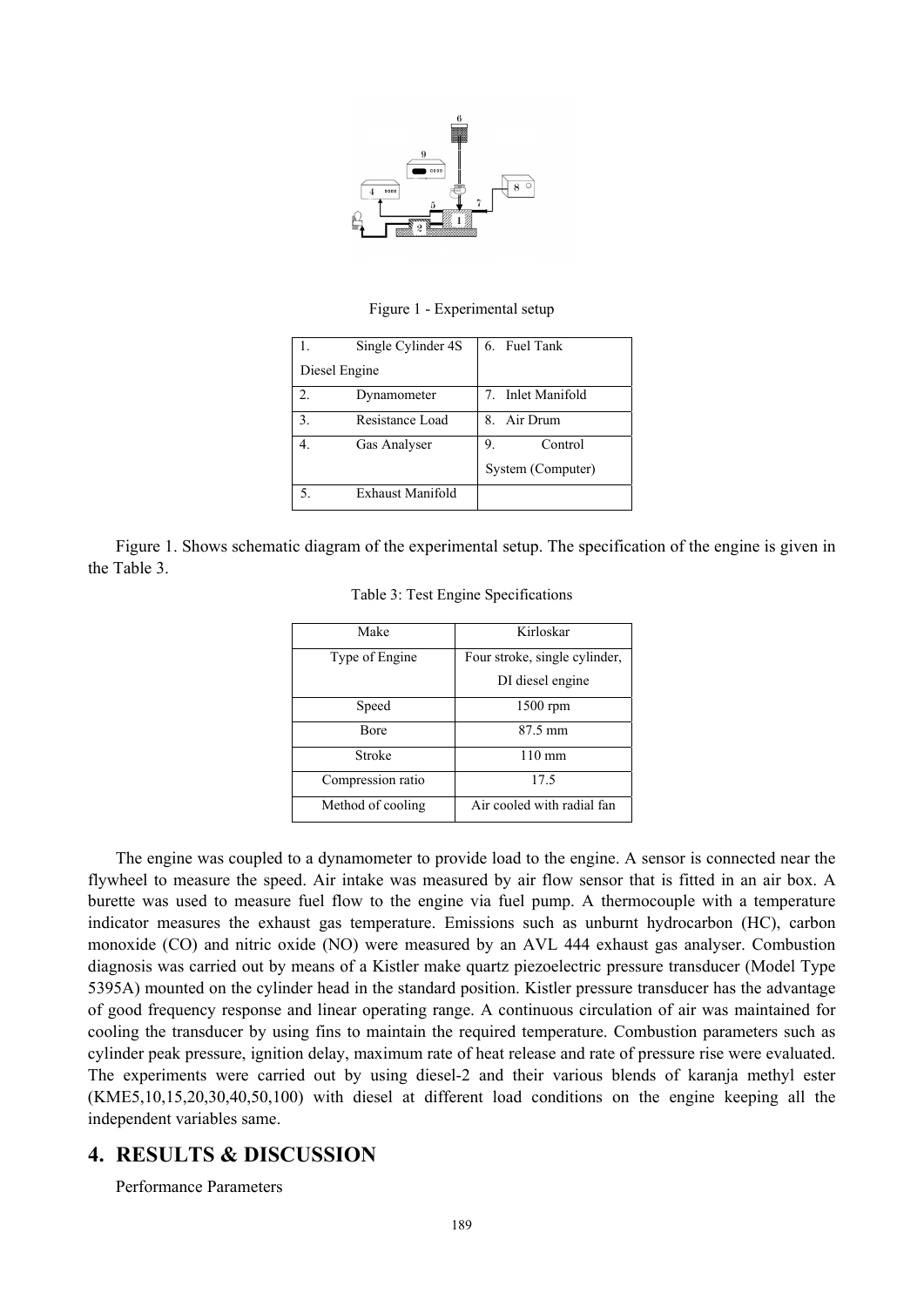#### **4.1 Brake Thermal Efficiency (BTE)**



Figure 2 – Variation of brake thermal efficiency with load

Figure 2 shows the variation of the brake thermal efficiency with respect to load for diesel fuel and karanja methyl ester-diesel fuel blends. It can be observed from the figure that, KME100 shows higher brake thermal efficiencies at all load conditions compared to that of diesel fuel. Almost all blends show slightly better BTE than diesel at higher load conditions. The higher thermal efficiencies may be due to the additional lubricity provided by the fuel blends [9].

#### **4.2 Brake Specific Energy Consumption (BSEC)**

Figure 3 shows the variation of the brake specific energy consumption with load. When two different fuels of different heating values are blended together, the fuel consumption may not be reliable, since the heating value and density of the two fuels are different. In such cases, the brake specific energy consumption (BSEC) will give more reliable value [10]. The brake specific energy consumption was determined for karanja methyl ester-diesel fuel blends as the product of the specific fuel consumption and the calorific value. It can be observed from the figure that the BSEC for KME30 is lower as compared to that of diesel fuel. The availability of the oxygen in the karanja methyl ester-diesel fuel blend may be the reason for the lower BSEC.



Figure 3 – Variation of brake specific energy consumption with load

In the case of lower load conditions, the incomplete mixture of high viscosity KME may lead to incomplete combustion and require additional fuel air mixture to produce the same power output as that of diesel fuel.

#### **4.3 Exhaust Gas temperature (EGT)**

The exhaust gas temperature of an engine is an indication of the conversion of heat into work. Figure 4 shows the variation of the exhaust gas temperature with load for the fuel blends. Exhaust gas temperature for KME100 is highest. For the diesel fuel, the exhaust gas temperature is the lowest among all the tested fuels.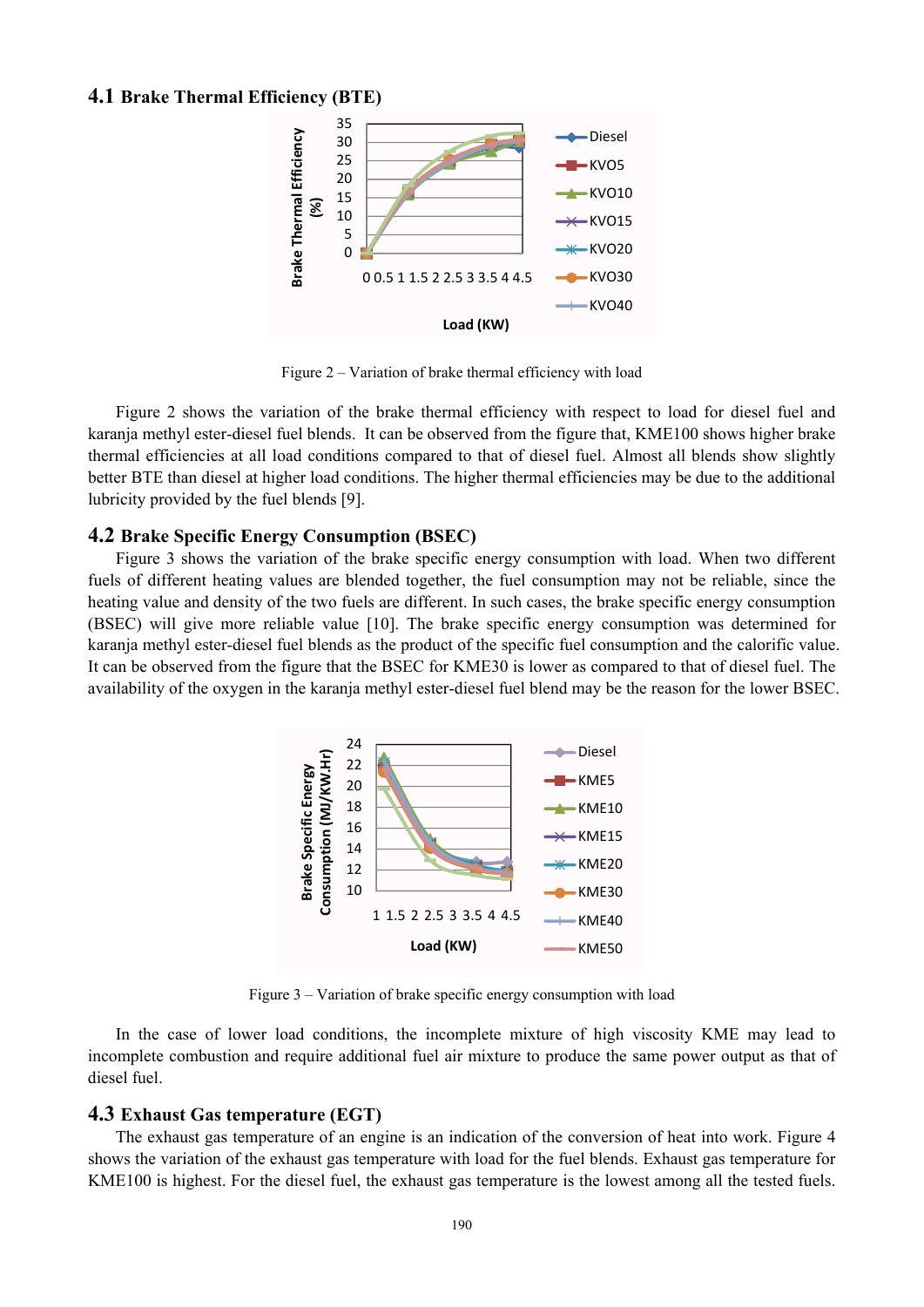The exhaust gas temperature rises from 135 oC at no load to 347 oC at full load for KME100, while for KME20 the exhaust gas temperature rises from 136 oC at no load to 339 oC at full load.



Figure 4 – Variation of exhaust gas temperature with load

In the case of karanja methyl ester-diesel fuel blends, the heat release may occur in the later part of the power stroke. So this may result in lower time for heat dissipation and higher exhaust gas temperatures.

### **4.4 Mechanical Efficiency**

The mechanical efficiency of the fuel mixtures is plotted in figure 5. It can be seen that the mechanical efficiency for KME30 is better than diesel fuel at lower load conditions.



Figure 5 – Variation of mechanical efficiency with load

### **5. Conclusions**

Karanja methyl ester seems to have a potential to use as alternative fuel in diesel engines. Blending with diesel decreases the viscosity considerably. The following results are made from the experimental study-

• The brake thermal efficiency of the engine with karania methyl ester-diesel blend was marginally better than with neat diesel fuel.

• Brake specific energy consumption is lower for karanja methyl ester-diesel blends than diesel at all loading.

• The exhaust gas temperature is found to increase with concentration of karanja methyl ester in the fuel blend due to coarse fuel spray formation and delayed combustion.